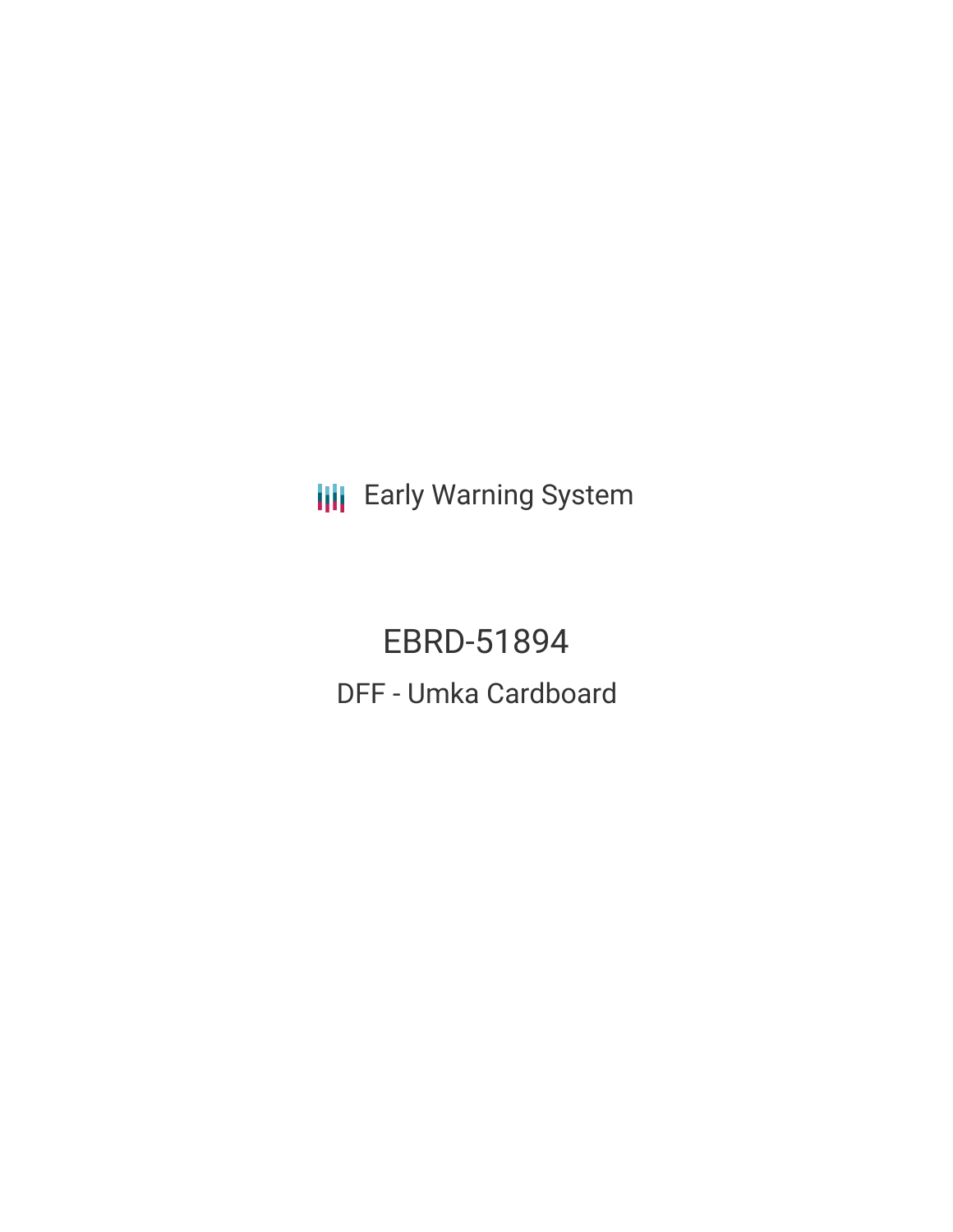

# **Quick Facts**

| <b>Countries</b>               | Serbia                                                  |
|--------------------------------|---------------------------------------------------------|
| <b>Financial Institutions</b>  | European Bank for Reconstruction and Development (EBRD) |
| <b>Status</b>                  | Approved                                                |
| <b>Bank Risk Rating</b>        | B                                                       |
| <b>Voting Date</b>             | 2020-12-01                                              |
| <b>Borrower</b>                | UMKA DOO                                                |
| <b>Sectors</b>                 | Climate and Environment, Industry and Trade             |
| <b>Investment Type(s)</b>      | Loan                                                    |
| <b>Investment Amount (USD)</b> | $$12.07$ million                                        |
| <b>Project Cost (USD)</b>      | $$53.72$ million                                        |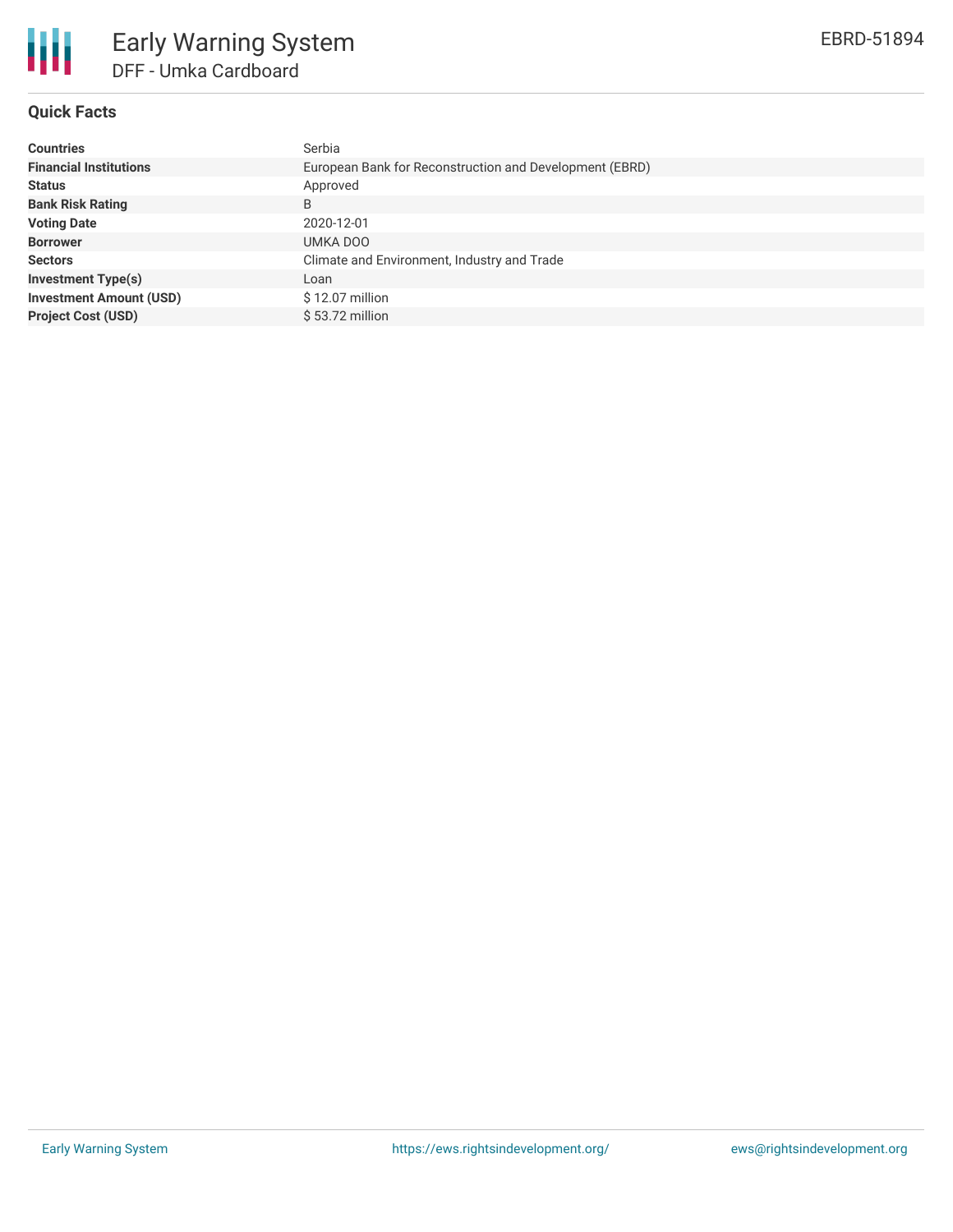

# **Project Description**

The loan proceeds secured to Umka d.o.o. , a limited liability company incorporated in Serbia and the leading recycled cardboard manufacturer in the Western Balkans region will be used to finance a part of the company's EUR 44.5 million investment in the expansion of its manufacturing capacity through an upgrade of the existing cardboard machine.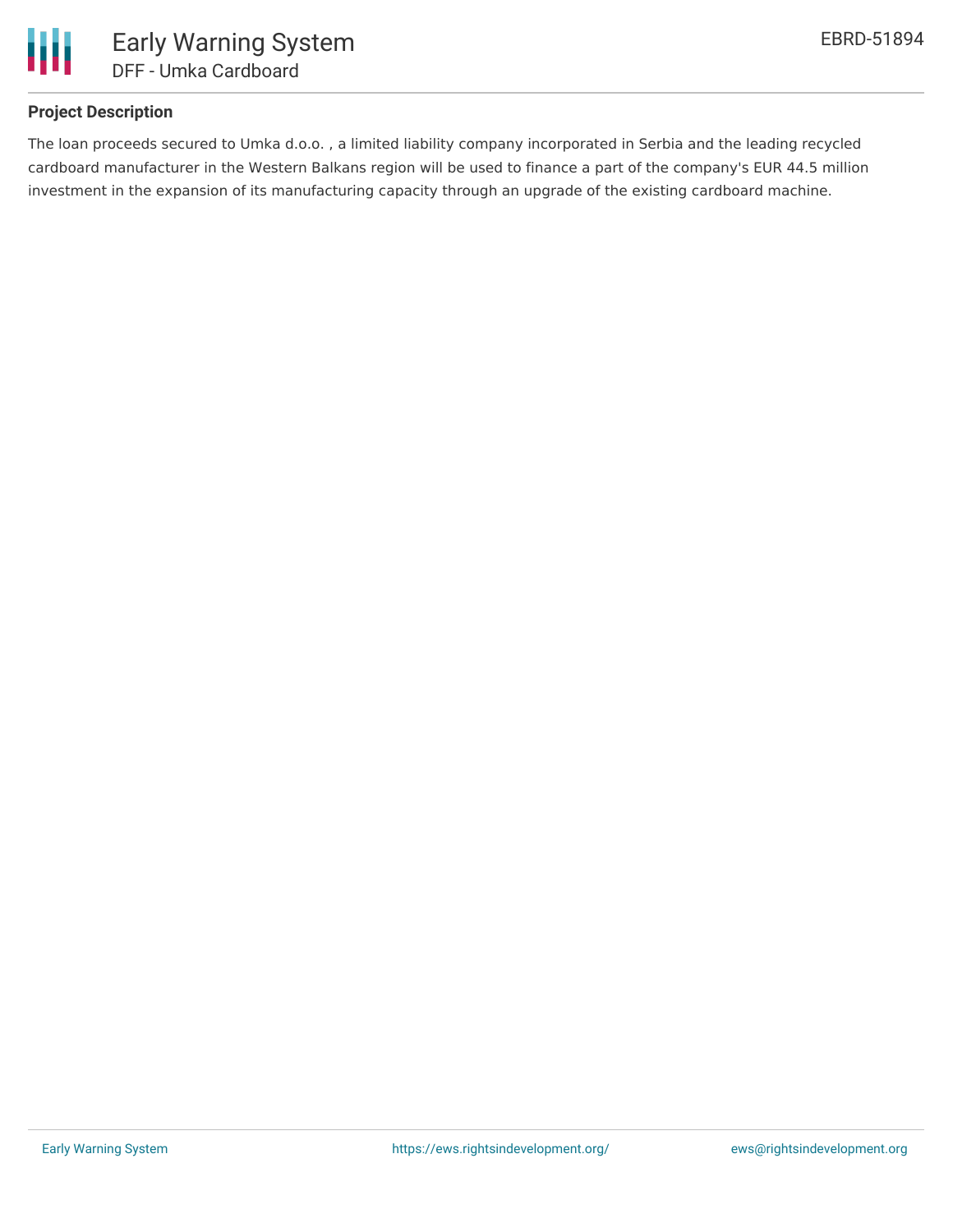

### **Investment Description**

European Bank for Reconstruction and Development (EBRD)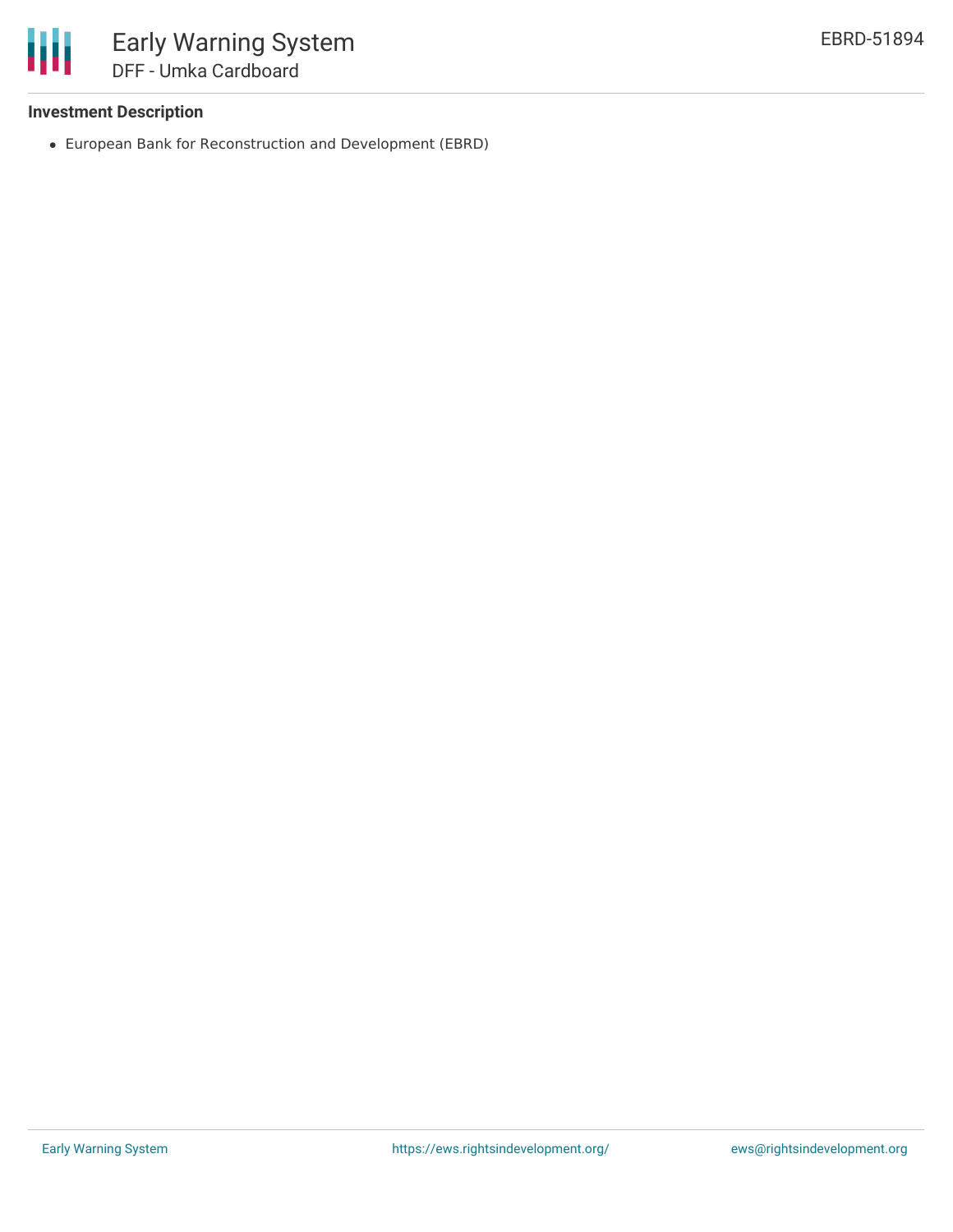

### **Contact Information**

Jadranka Priljeva jadranka.priljeva@umka.rs 381 11 3602 600

### ACCESS TO INFORMATION

You can request information by emailing: accessinfo@ebrd.com or by using this electronic form: https://www.ebrd.com/eform/information-request

### ACCOUNTABILITY MECHANISM OF EBRD

The Project Complaint Mechanism (PCM) is the independent complaint mechanism and fact-finding body for people who have been or are likely to be adversely affected by an European Bank for Reconstruction and Development (EBRD)-financed project. If you submit a complaint to the PCM, it may assess compliance with EBRD's own policies and procedures to prevent harm to the environment or communities or it may assist you in resolving the problem that led to the complaint through a dialogue with those implementing the project. Additionally, the PCM has the authority to recommend a project be suspended in the event that harm is imminent.

You can contact the PCM at: pcm@ebrd.com or you can submit a complaint online using an online form at: http://www.ebrd.com/eform/pcm/complaint\_form?language=en

You can learn more about the PCM and how to file a complaint at: http://www.ebrd.com/work-with-us/project-finance/projectcomplaint-mechanism.html